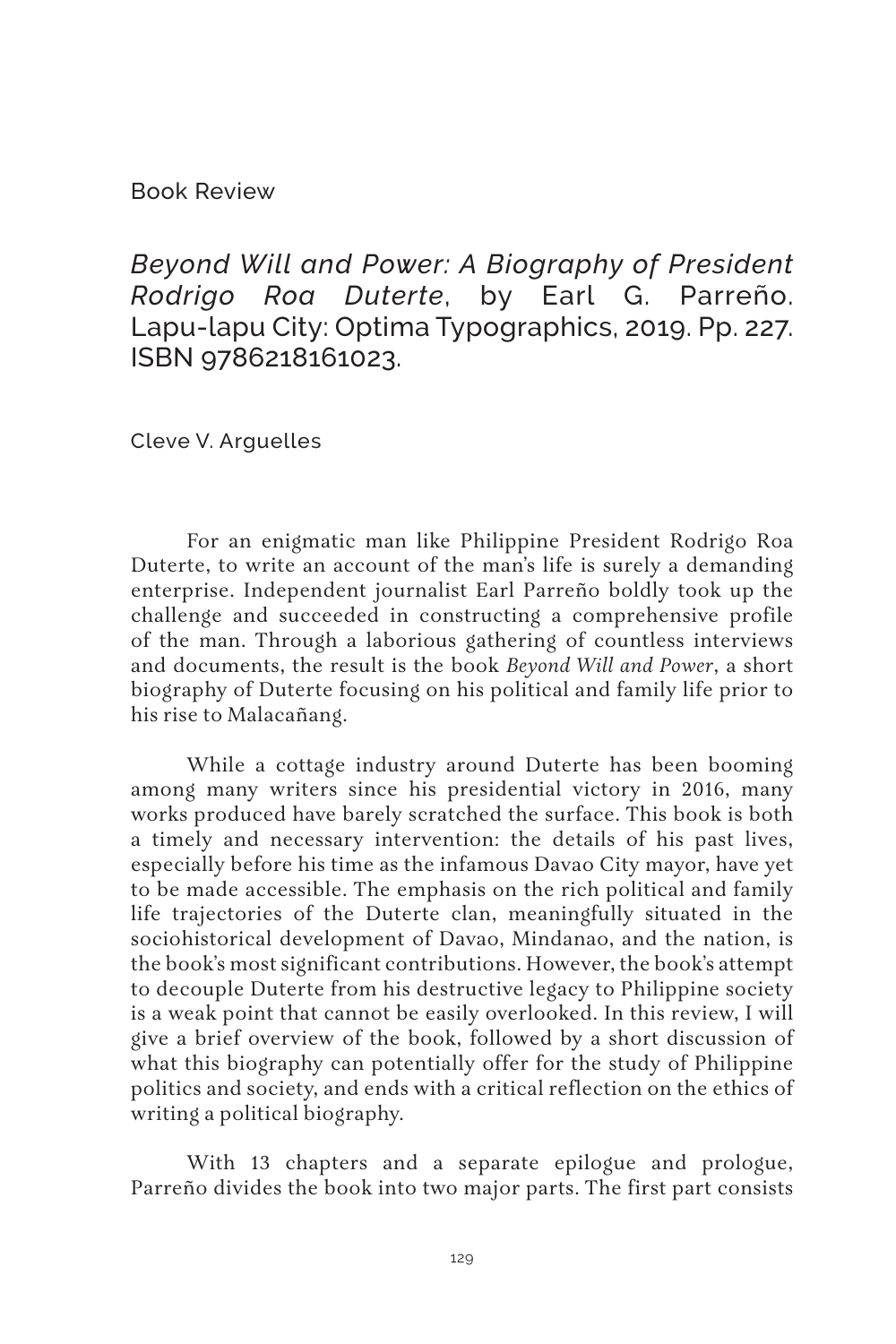of chapters that map the public and personal lives of Rodrigo's parents, Vicente Duterte and Soledad Roa, using their long ancestral histories as a backdrop (pp. 36–102). The chapters in the second part trace the personal and political history of Rodrigo himself from his unremarkable childhood to his spectacular rise as Davao City's kingpin (pp. 104–214).

In part one, we learn about the public involvements and affluent backgrounds of both the Roa and Duterte families as part of the local elites in present-day Cebu and Southern Leyte. Soledad's father, Eleno Fernandez, was municipal president of Liloan while Vicente's father, Facundo Buot Duterte, was a well-connected clerk of court in Cebu. The highlight of the first part is the insightful discussion of the rise and fall of the political career of Vicente, beginning with his brief time as acting mayor of Danao from 1946 to 1948. After years of moving around Cebu, Southern Leyte, and Agusan del Norte, Vicente ended up in Davao to help his cousin, Governor Alejandro "Landring" Almendras, run the province. Benefitting from the large population of Visayan migrants in the region, both Cebuanos helped each other dominate Davao's politics.

Parreño describes Landring as Vicente's mentor. He claims that Vicente "modeled himself on Landring… emulating his townmate from Danao… following the same path that Landring traveled in his quest for political power" (p. 96). Vicente eventually succeeded Landring, both as provincial governor and later as Ferdinand Marcos's secretary of the Department of General Services. But unlike Landring, Vicente did not make it to the Senate despite his aspirations. This great political alliance endured repeated national and local challenges and made both of them powerful provincial bosses. However, Landring doublecrossed his friend, cousin, and ally when he betrayed Vicente who ran and lost for his last race in the 1967 election for the newly created Congressional seat for Davao del Sur.

In part two, we are given a behind-the-scenes discussion of Rodrigo's meteoric and brutal rise to power. Returning to Davao after shooting one of his classmates at the San Beda College of Law days before graduating in April 1972, Rodrigo used his father's networks to gain a standing among the city's elites. With the help of his father's colleagues, he found his way to the Davao City Prosecution Office,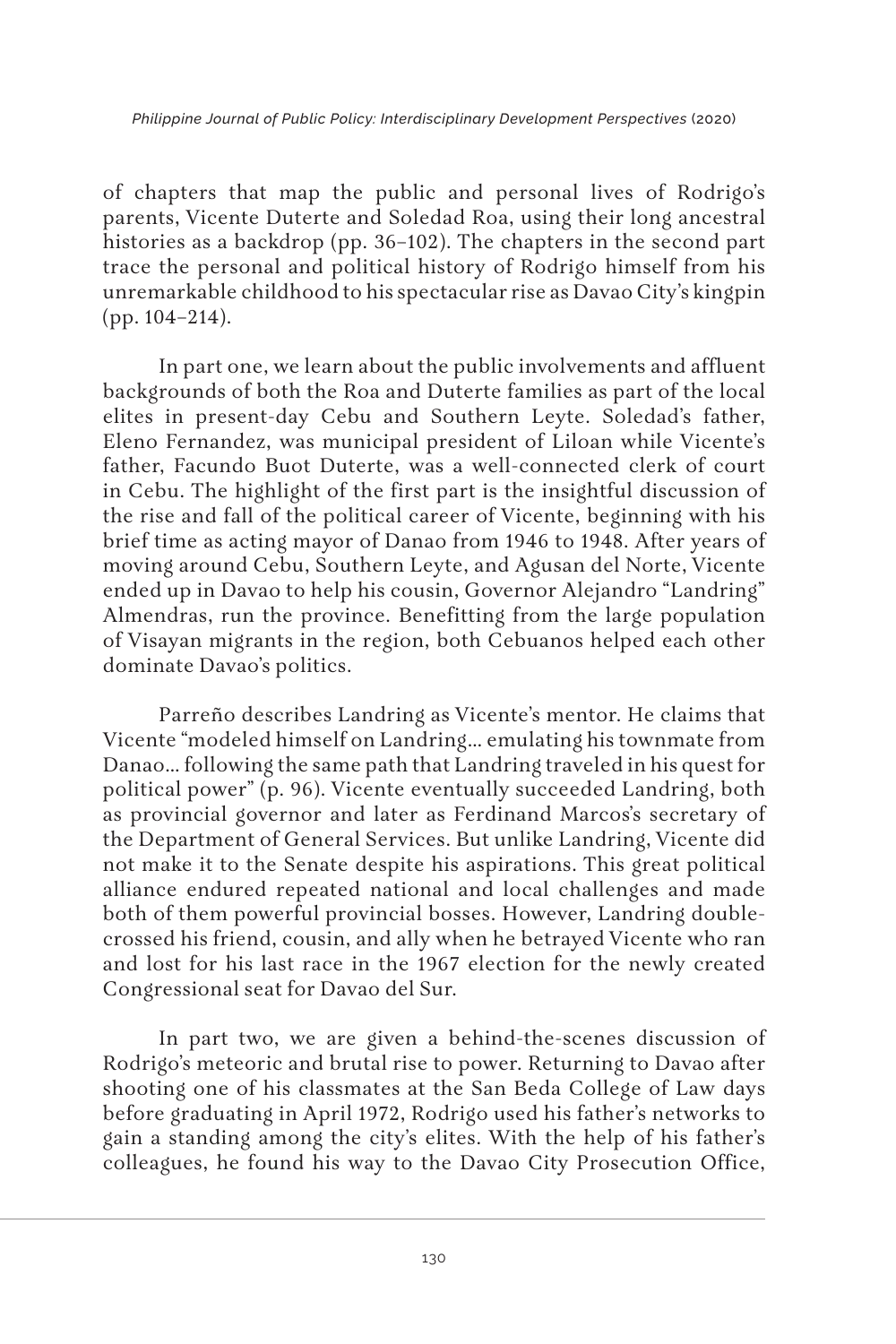first as a special counsel for Military and Police Matters in 1977 and then staying on until 1986 as he rose through the ranks as second assistant city prosecutor. His first post, created especially for him by Marcos and his Minister of Justice Vicente Abad Santos, gave Rodrigo the opportunity to cultivate an eclectic network that will eventually become his loyal political team until today. As he was in charge of investigating cases involving police and military personnel as well as cases of subversion and rebellion during the martial law period, he found emerging allies among the police and military, communist rebels, lawyers, and civil society leaders who all, at one point, crossed paths with him in his time as city fiscal of Davao. These people became part of Rodrigo's political network through mutual exchanges of favors, a story that is common in Philippine politics.

It was, however, his mother's doing that gave Rodrigo a chance in Davao politics. At the suggestion of Soledad, and backed by her outstanding reputation as civil society leader, Rodrigo was appointed as the officer-in-charge vice mayor of Davao by Corazon Aquino's revolutionary government in 1986. He continued his political career as Davao City mayor for almost three decades, initially and ironically assisted by Landring and other known Marcos associates whose betrayal cost his father, Vicente, a Congressional election. The seeds of his legacy in the city, and its extension on a national scale at present, were already planted as early as his first term as city mayor in 1988. Upon inheriting a city that has long been feared as a playground for communist rebels, high-profile criminal syndicates, and reactionary paramilitary units, Rodrigo's top concern was to eliminate all rival sources of violence in the city, especially the criminal gangs. Originally composed of disgruntled members of the special "urban partisan units" of the Communist Party of the Philippines, Rodrigo established control of the city through a squad of hitmen, now famously known as the Davao Death Squad. The rampant killings of criminals, drug peddlers and users, and even street children have become his flagship policy as mayor, and now, even his presidential legacy.

Using penal populism, Rodrigo made Davao City not only the economic center of Mindanao but also the third capital of the country while successfully building a feared political dynasty. All his children, save for the young Veronica, have made their way into local and national politics: Paolo represents Davao City's first district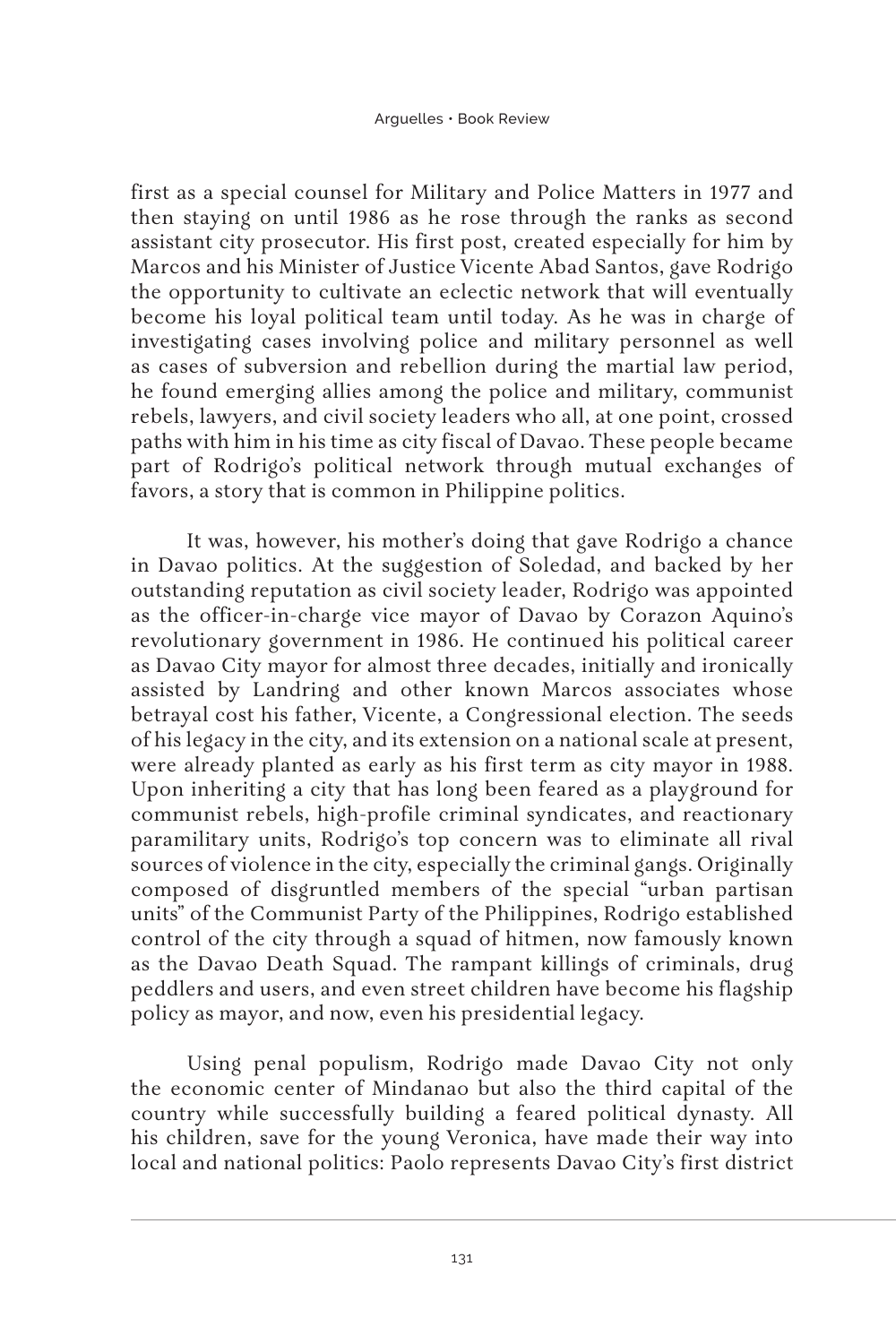*Philippine Journal of Public Policy: Interdisciplinary Development Perspectives* (2020)

in Congress, Sebastian is vice mayor of Davao City, and Sara is simultaneously Davao City mayor and boss of the currently dominant political alliance *Hugpong ng Pagbabago*.

The book also provides a glimpse of Duterte's day-to-day life as city mayor whose routines of personally providing cash, groceries, and other frontline services to his constituents are remarkably similar to that of other city mayors across the archipelago. The stories and at times the myths that made him nationally popular were also there, including how the mayor would sometimes disguise himself as a cab driver to get an unfiltered feel of the situation on the ground. But what stood out, and what Rodrigo made really infamous, is his reliance on the regular use of many forms of violence in governing the city. Like so many feared dynasties in the country, he gained a monopoly of political control of Davao through the misuse and abuse of police, military, and even a private squad of assassins.

At the end of the book, Parreño makes two arguments throughout the chapters subtly highlighted through excerpts from the philosophical works of Friedrich Nietzsche. To me, however, these two arguments are questionable.

On the one hand, he suggests that Duterte''s politics is a product of his family history. He quotes from *Beyond Good and Evil*: "It is quite impossible for a man not to have the qualities and predilections of his parents and ancestors in his constitution, whatever appearances may suggest to the contrary" (p. 35). This interpretation of Duterte's politics is tempting. His style of simultaneously reaching out to many political forces while keeping his cards close to his chest may have been influenced by his experience of the political betrayal of his father. His intimate relationships with Mindanao civil society actors, especially those with the communists, may have been heavily shaped by Soledad's active civic engagements during the martial law years. But without supporting evidence, these are just mere conjectures. It may be more analytically fruitful to situate Duterte's politics within the social forces at play in a young postcolonial democracy like the Philippines, which have similarly shaped the politics of many of the country's political figures and families.

It is apparent, for example, how the enduring forces of patronage and clientelism have shaped the political life of the Duterte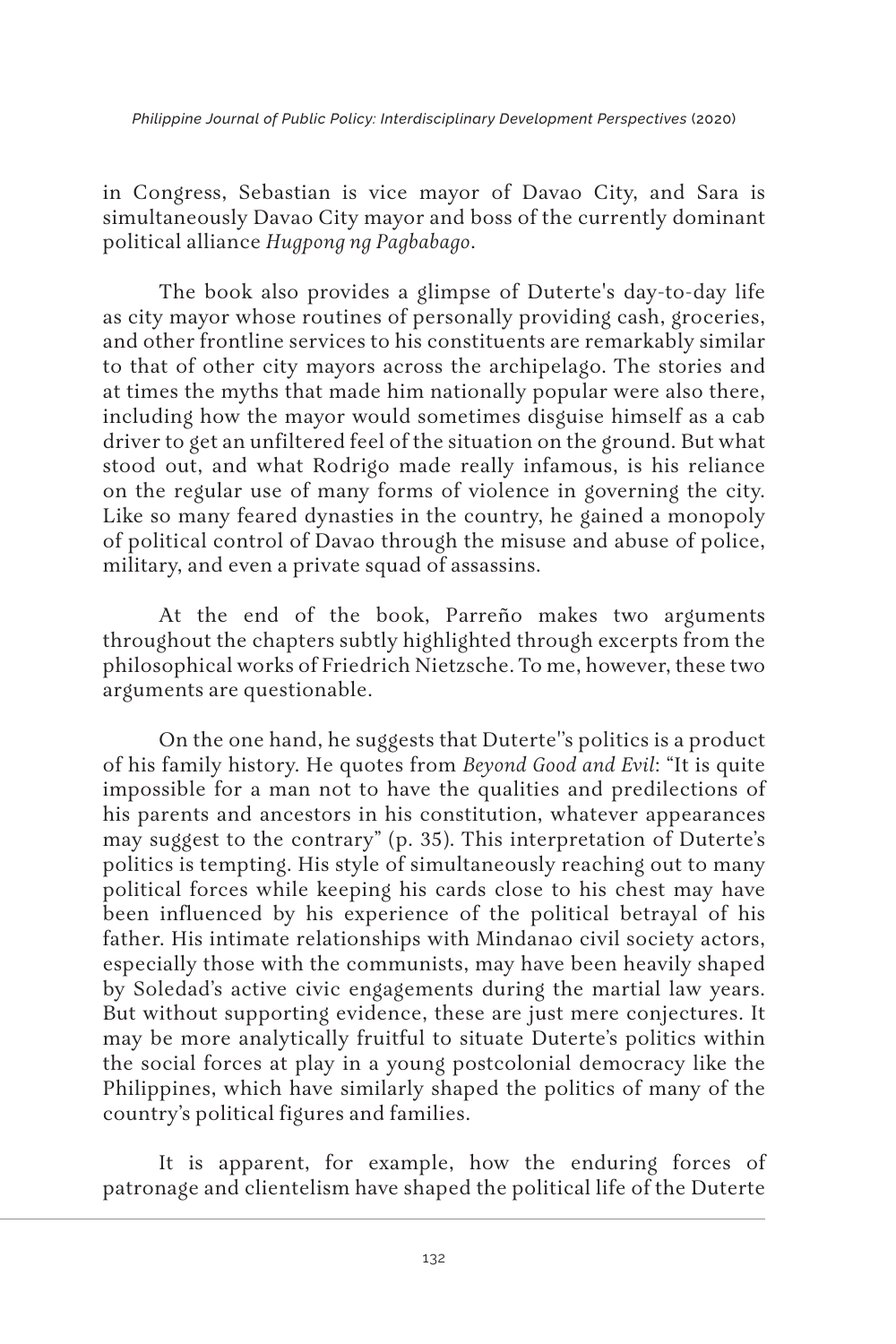family as much as they did for many Philippine political families. Vicente gained political status through exploiting family ties, as well as networking with local and national elites. His fortunes and misfortunes as a politician, beginning from Danao to Davao to Manila and eventually back to Davao, were the result of wins and losses in political brokerages. The same can be said of Rodrigo whose entry into politics can be attributed to his father's and mother's political networks that long endured his father's fall in politics. This is a lesson that students of Philippine politics are all too familiar with: political ties may become idle, but they can always be resurrected with enough guns and gold. And with weak institutions, families take center stage in politics. There are many other obvious social forces at play here, such as the relationship of bossism and a weak state, in influencing Rodrigo's leadership style, but it is now up to other researchers to use the gems in this biography and to examine these closely.

On the other hand, Parreño implies too that Duterte represents Nietzsche's *übermensch*. In the epilogue, as he was about to detail how Rodrigo finally decided to run for presidency, he quotes a passage from *Thus Spoke Zarathustra*: "The most careful ask today: 'How is man to be maintained?' Zarathustra however asketh, as the first and only one: 'How is man to be surpassed?'" (p. 215). Duterte, in supposedly pursuing his own values, no matter how controversial or different from others, seeks to live as the *übermensch* whose will is to create a legacy that is larger than one's self—a challenge rarely pursued by ordinary men. Parreño may be right that the legacies of Duterte's presidency will continue to haunt Philippine society even long after he is out of power. But there are dangers in legitimizing as a mere "will to make a legacy" the actions of a morally reprehensible actor like Duterte who has inflicted real and symbolic violence to many communities including that of his home city of Davao. Even for a biography, empathy for the subject must have its limit.

Parreño recounts in the prologue how he laughed when Duterte made a joke, as the latter was preparing for the presidential race in late 2015: "Son of a bitch, all villages in the country now have drug lords. We should kill them all!" (p. 23). Parreño laughed again when Rodrigo made another joke to kill all the police if they refuse to follow his orders. Should biographers, in the name of good writing, laugh when subjects threaten to kill others, and with good reason to believe that it will be done? By the time they had the conversation, Duterte's